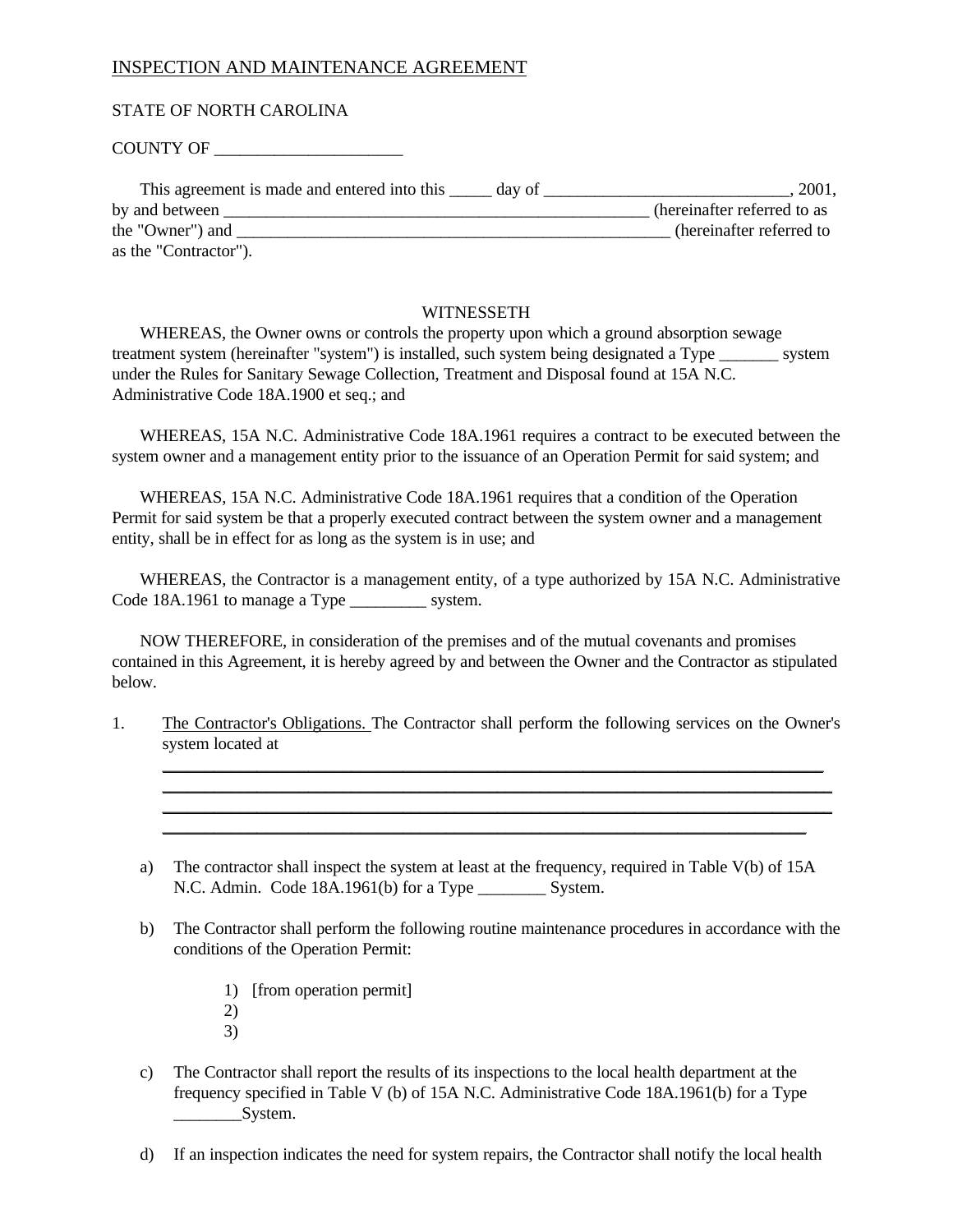department within 48 hours of the inspection.

- e) The Contractor shall notify the Owner of needed repairs, which are outside of the scope of routine maintenance described in subparagraph (b) above. The Contractors shall perform necessary repairs to the system at the request of the Owner and shall be entitled to payment therefor at the Contractor's normal charge for services and materials.
- f) The Contractors shall employ or shall contract with a certified operator(s) if required by Table V (b) of 15A N.C. Admin. Code  $18A.1961(b)$  for a Type System.
- g) The Contractor shall respond to a request for a nonscheduled service or maintenance call within hours after receipt of such request.

### 2. The Owner's Obligations.

- a) The Owner shall pay to the Contractor the sum of  $\frac{1}{2}$  per year for periodic inspections, routine maintenance procedures and periodic reports. The annual fee may be amended upon sixty (60) days advance notice to the Owner but may not be increased more than \_\_\_\_\_\_ percent per year. The Owner shall pay to the Contractor his normal and customary fees for any work performed on the system as a result of nonscheduled service or maintenance calls. All fees are due and payable within thirty (30) days of billing. Payments due to the Contractor and unpaid by the Owner after thirty (30) days shall accrue interest from the due date until paid at a rate of  $\qquad$ percent per month.
- b) Within \_\_\_\_\_ days of receipt of notice of needed repairs pursuant to paragraph 1.e. above, the Owner shall request the Contractor to complete needed repairs or shall provide to the Contractor evidence that the needed repairs were satisfactorily completed by another entity.
- c) The Owner shall provide the Contractor with such access to the system as is reasonably necessary for the Contractor to comply with the terms of this Agreement.
- 3. Term. This Agreement shall remain in effect until terminated.
	- a) Automatic Termination. This agreement shall automatically terminate if the Operation Permit for the system is revoked and all appeals of the revocation are exhausted or the time for taking an appeal has passed.
	- b) Termination by Mutual Consent. The Parties may mutually agree to terminate this Agreement by giving written notice of termination by mutual consent to the local health department thirty (30) days in advance of the date of termination.
	- c) Termination by the Owner. The Owner may terminate this Agreement by giving notice to the Contractor and to the local health department thirty (30) days in advance of the date of termination.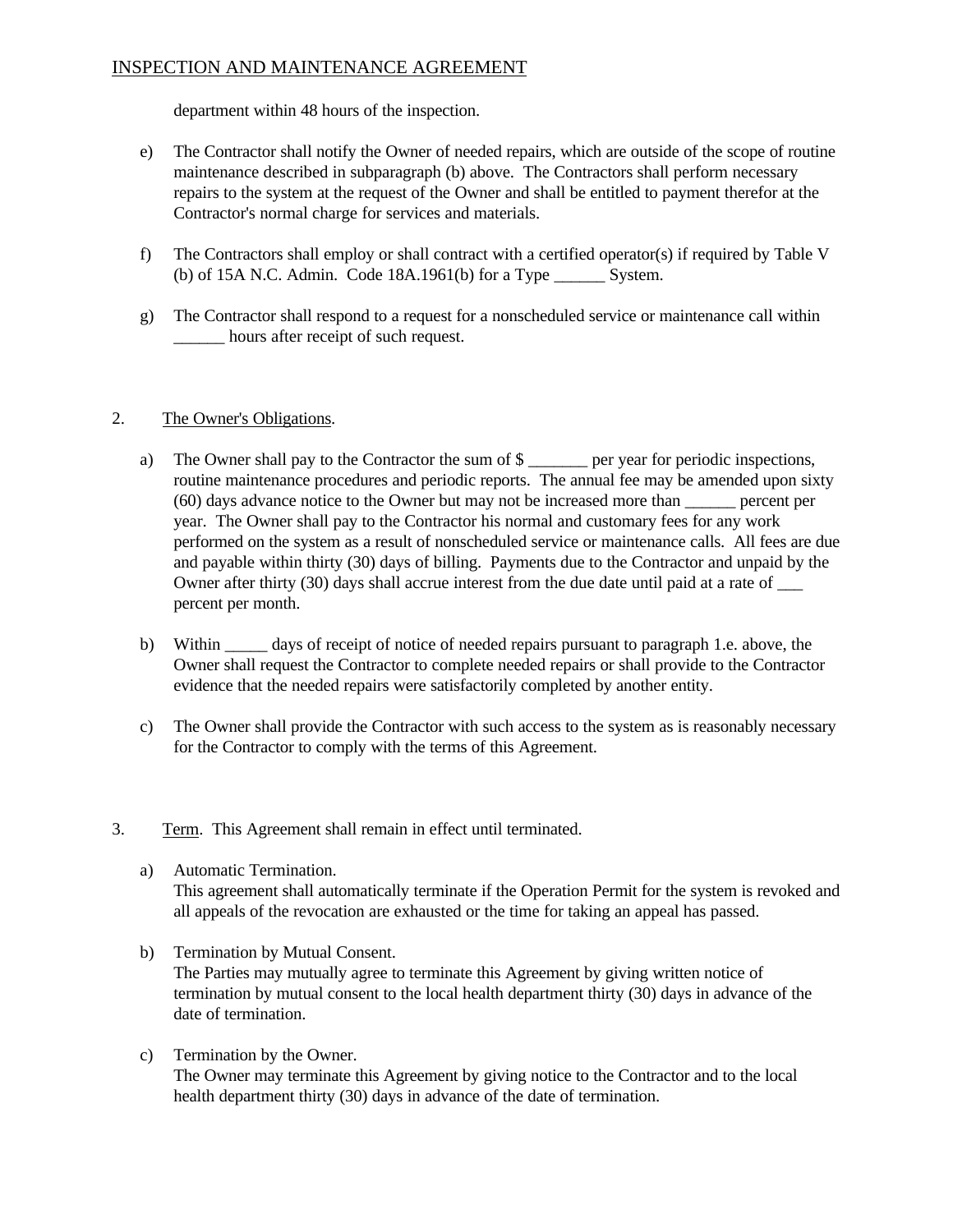- d) Termination by the Contractor.
	- 1) The Contractor may terminate this Agreement for cause by giving written notice of intent to terminate this Agreement to the Owner and to the local health department thirty (30) days in advance of the date of termination. Cause shall be defined as:
		- a) failure to remit payment for any bill for services performed under and in accordance with this Agreement if said bill is not paid within thirty (30) days of receipt by the Owner of the bill. If said bill is paid after notice of termination of this Agreement, the Agreement shall continue in effect; or
		- b) failure of the Owner to provide to the Contractor authorization to complete needed repairs or satisfactory evidence that needed repairs to the system were completed by another entity within days of receipt of notice of needed repairs pursuant to paragraph 1.e. above. If said authorization to complete needed repairs or evidence of completion of said repairs is provided after notice of termination is given but prior to the date of termination of this Agreement, this Agreement shall continue in effect; or
		- c) failure of the Owner to allow the Contractor such access to the system as is reasonably necessary in order for the Contractor to comply with the terms of this Agreement.
	- 2) The Contractor may not terminate this Agreement without cause, but may assign its rights and duties under this Agreement as provided in paragraph 4, below.

### 4. Assignment.

a) Assignment by the Owner.

The Owner shall notify the Contractor of the name and address of any purchaser of the property on which the system is located. The Owner shall also notify any purchaser of the property on which the system is located of the existence of this Agreement and shall assign all rights and duties under this Agreement to said purchaser.

b) Assignment by the Contractor.

The Contractor may assign its rights and duties under this Agreement to another management entity, which is qualified pursuant to 15A N.C. Admin. Code 18A.1961 to manage a Type system upon thirty (30) days written notice to the Owner and to the local health department.

- 5. Use of Subcontractors. The Contractor may subcontract with such manufacturers, suppliers and contractors as it deems desirable to perform any of the Contractor's duties under this Agreement. The Contractor shall at all times remain responsible for the performance of and payment for all work performed by all subcontractors.
- 6. Representations. The Parties represent to each other that each has the power, authority and legal right to enter into and perform its obligations as set forth in this Agreement.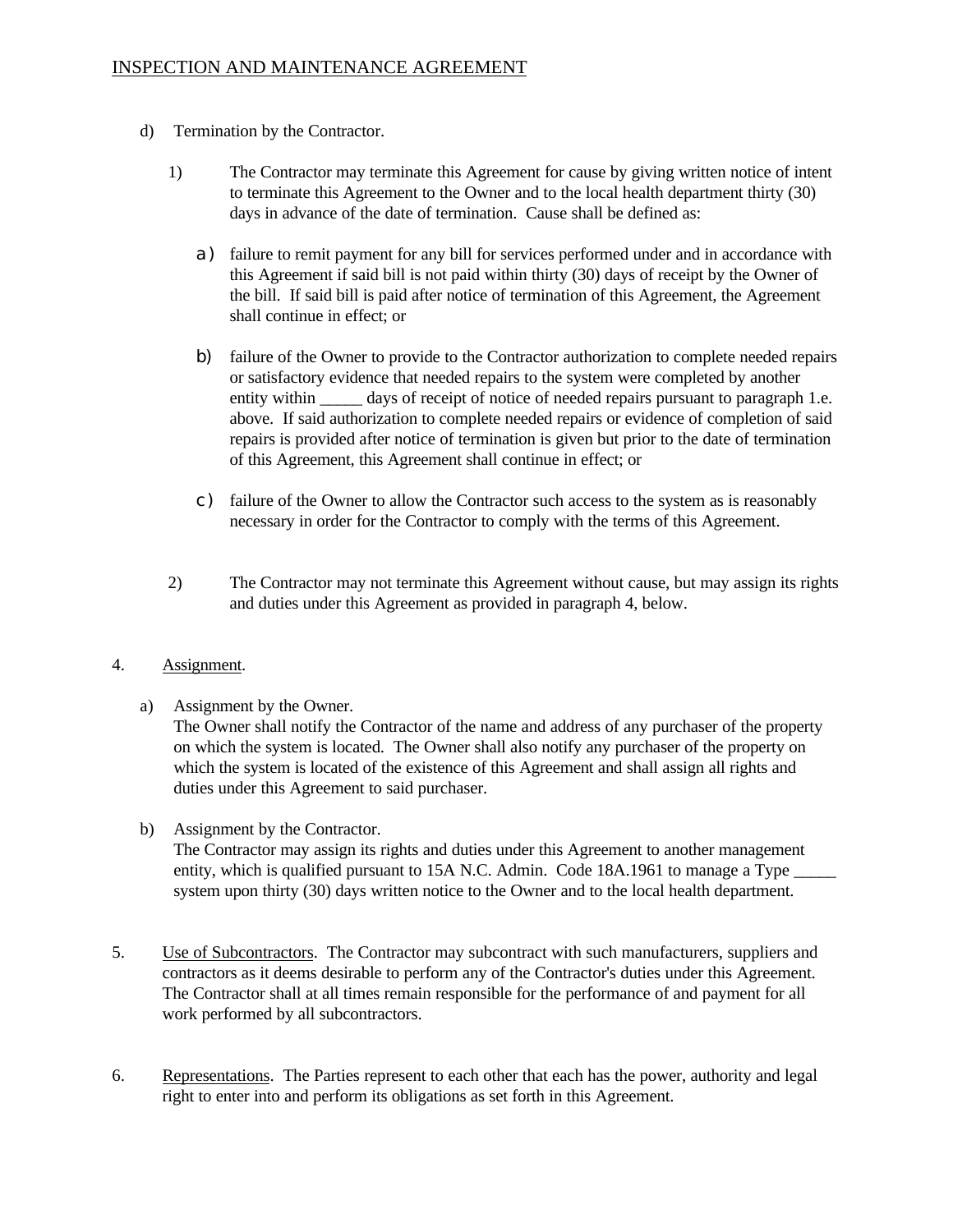- 7. Regulatory Amendments. References in this Agreement to sections of the Administrative Code shall include such rules as they may be amended in the future.
- 8. No Implied Waiver. The waiver by either Party, of the default or a breach by the other Party of any provision of this Agreement shall not operate or be construed to operate as a waiver of any subsequent default or breach. The failure at any time of either Party to enforce any provision of this Agreement (a) shall not be construed to be a waiver of such provisions, or of any other provision; and (b) shall not in any way affect the validity of this Agreement, or any part of this Agreement, or the right of either Party thereafter to enforce each and every provision of this Agreement.
- 9. Notice. Every notice required under this Agreement shall be in writing and shall be deemed sufficiently given if delivered in person or sent by certified or registered mail, return receipt requested, postage prepaid to the Party to be notified and addressed as follows:

The date of any Notice shall be the date of personal delivery or the date shown on the return receipt as the date of delivery or attempted deliver, as the case may be. Changes in the respective addresses to which notice may be directed may be made from time to time by either Party by notice to the other party.

- 10. Place of Agreement. This Agreement and any questions concerning its validity, the system construction or performance shall be governed by the laws of the State of North Carolina. notwithstanding the place of execution, or the order in which the signatures of the Parties are affixed.
- 11. Entire Agreement and Amendment. This Agreement supersedes all prior negotiations, agreements and understandings between the Parties with respect to the subject matter hereof and constitutes the entire Agreement between the Parties with respect to the subject matter hereof. To be effective, any amendment or modification to this Agreement must be in writing and must be signed by the Parties.
- 12. Severability. In the event that any provision of this Agreement shall, for any reason, be determined to be invalid, illegal or unenforceable in any respect, the Parties shall negotiate in good faith and agree to such amendments, modifications or supplements of or to this Agreement or such other appropriate actions as shall, to the maximum practicable in light of such determination, implement and give effect to the intentions of the Parties as reflected in this Agreement, and the